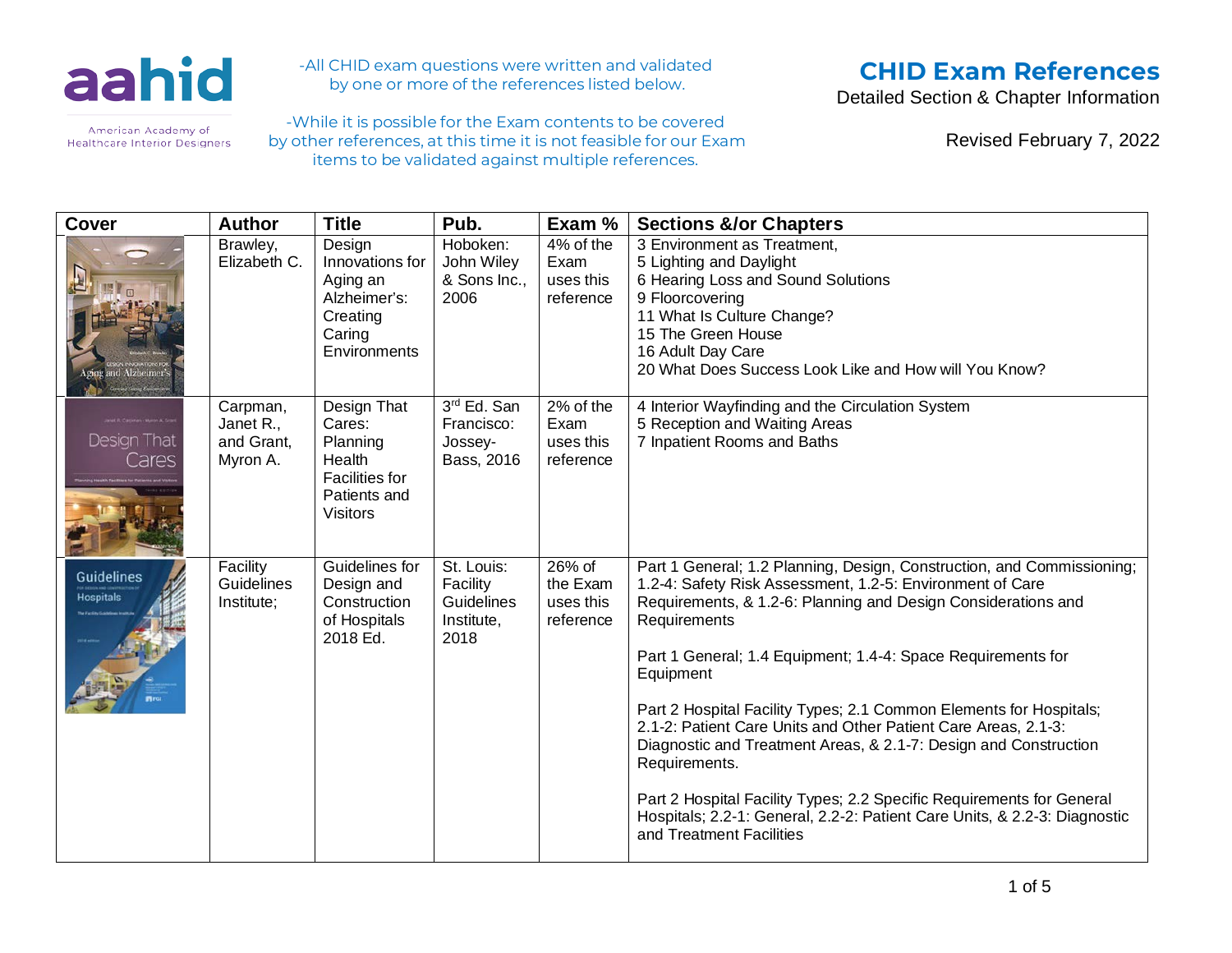

-All CHID exam questions were written and validated by one or more of the references listed below.

-While it is possible for the Exam contents to be covered by other references, at this time it is not feasible for our Exam items to be validated against multiple references.

# **CHID Exam References**

Detailed Section & Chapter Information

|                   |                                             |                                                                                         |                                                            |                                              | Part 2 Hospital Facility Types; 2.5: Specific Requirements for Psychiatric<br>Hospitals; 2.5-7: Design and Construction Requirements, & 2.5-8:<br><b>Building Systems</b><br>Part 2 Hospital Facility Types; 2.7: Specific Requirements for Children's<br>Hospitals; 2.7-2: Patient Care Units<br>Part 2 Hospital Facility Types; 2.8: Specific Requirements for<br>Mobile/Transportable Medical Units; 2.8-6: Public and Administrative<br>Areas.<br>All associated Appendices, and the Glossary.                                                                                                                                                                                                                                                                                                                                                                                                                                                                                                                                                                                                                                                                |
|-------------------|---------------------------------------------|-----------------------------------------------------------------------------------------|------------------------------------------------------------|----------------------------------------------|-------------------------------------------------------------------------------------------------------------------------------------------------------------------------------------------------------------------------------------------------------------------------------------------------------------------------------------------------------------------------------------------------------------------------------------------------------------------------------------------------------------------------------------------------------------------------------------------------------------------------------------------------------------------------------------------------------------------------------------------------------------------------------------------------------------------------------------------------------------------------------------------------------------------------------------------------------------------------------------------------------------------------------------------------------------------------------------------------------------------------------------------------------------------|
| <b>Guidelines</b> | Facility<br><b>Guidelines</b><br>Institute; | Guidelines for<br>Design and<br>Construction<br>of Outpatient<br>Facilities 2018<br>Ed. | St. Louis:<br>Facility<br>Guidelines<br>Institute,<br>2018 | 20% of<br>the Exam<br>uses this<br>reference | Part 1 General; 1.1 Introduction; 1.1-1: General.<br>Part 1 General; 1.2 Planning, Design, Construction, and Commissioning;<br>1.2-1: General, 1.2-2: Functional Program, 1.2-3: Space Program, 1.2-4:<br>Safety Risk Assessment, 1.2-5: Environment of Care Requirements, &<br>1.2-6: Planning and Design Considerations and Requirements<br>Part 2 Outpatient Facility Types, 2.1 Common Elements for Outpatient<br>Facilities; 2.1-1: General, 2.1-2: Accommodations for Care of Patients of<br>Size, 2.1-3: Patient Care and Diagnostic Areas, 2.1-7: Design and<br>Construction Requirements, & 2.1-8: Building Systems.<br>Part 2 Outpatient Facility Types, 2.3 Specific Requirements for<br>Outpatient Imaging Facilities; 2.3-4: Patient Support Facilities.<br>Part 2 Outpatient Facility Types, 2.6 Specific Requirements for Infusion<br>Centers; 2.6-3: Patient Care and Diagnostic Areas.<br>Part 2 Outpatient Facility Types, 2.8 Specific Requirements for<br>Freestanding Emergency Care Facilities; 2.8-3: Patient Care and<br>Diagnostic Areas.<br>Part 2 Outpatient Facility Types, 2.10 Specific Requirements for Renal<br>Dialysis Centers. |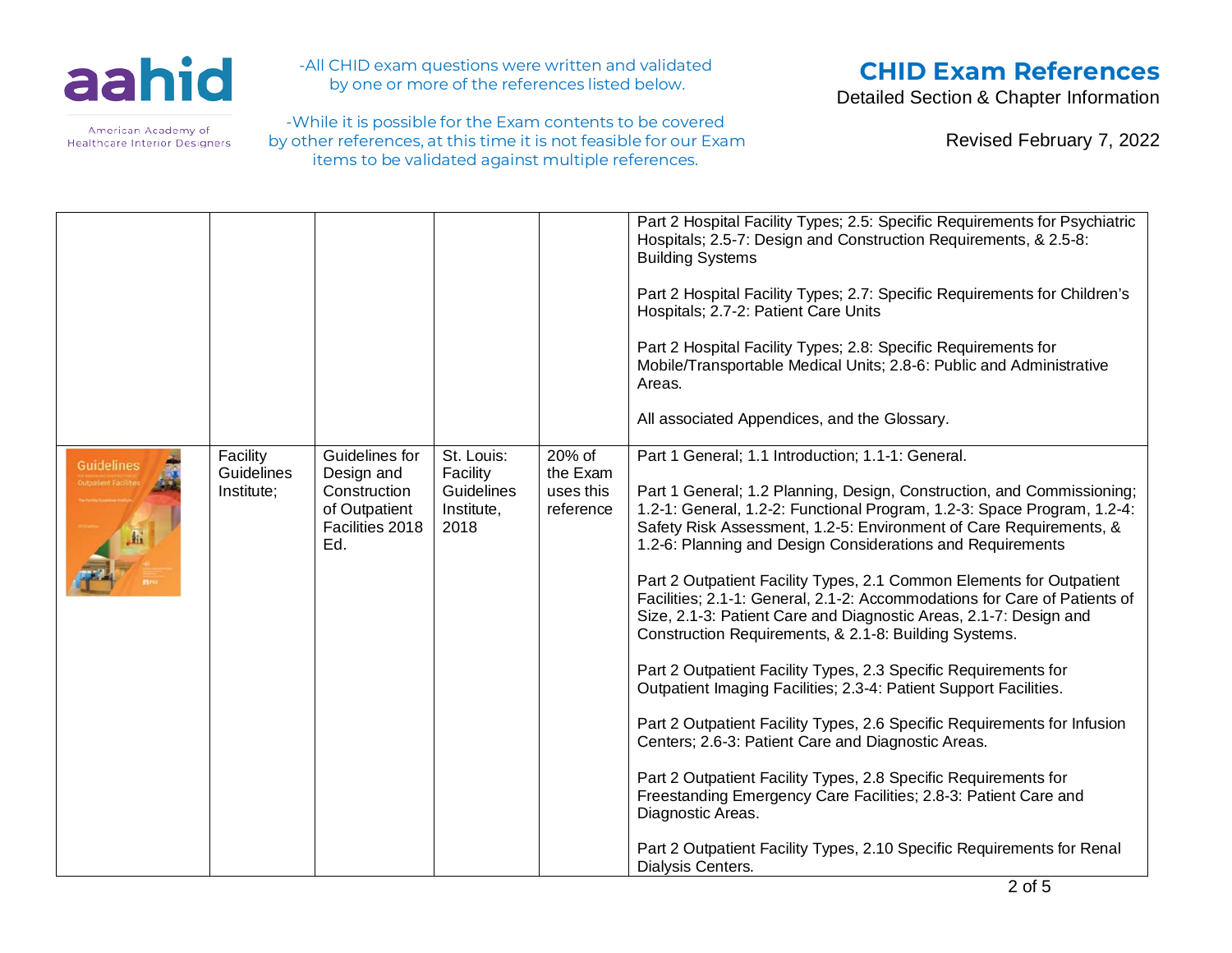

-All CHID exam questions were written and validated by one or more of the references listed below.

-While it is possible for the Exam contents to be covered by other references, at this time it is not feasible for our Exam items to be validated against multiple references.

# **CHID Exam References**

Detailed Section & Chapter Information

| <b>Guidelines</b> | Facility<br><b>Guidelines</b><br>Institute; | Guidelines for<br>Design and<br>Construction<br>of Residential<br>Healthcare<br>and Support<br>Facilities 2018<br>Ed. | St. Louis:<br>Facility<br>Guidelines<br>Institute,<br>2018 | 16% of<br>the Exam<br>uses this<br>reference | Part 2 Outpatient Facility Types; 2.11 Specific Requirements for<br><b>Outpatient Psychiatric Centers.</b><br>Part 2 Outpatient Facility Types; 2.12 Specific Requirements for<br>Outpatient Rehabilitation Therapy Facilities, 2.12-3: Patient Care and<br>Diagnostic Areas.<br>Table 2.1-4: Examination/Treatment, Procedure, and Operating Room<br>Classification<br>Table 2.1-5: Classification of Room Types for Imaging Services<br>Table A2.1-a: Waiting Area Seating Capacity<br>All associated Appendices, and the Glossary.<br>Part 1; General; 1.2 Planning/Predesign Process; 1.2-1: General<br>1.2-2: Functional Program, 1.2-3: Resident Safety Risk Assessment<br>(RSRA), & 1.2-4: Environment of Care Requirements.<br>Part 1; General; 1.5 Equipment; 1.5-1: General, 1.5-2: Equipment<br>Classification, & 1.5-3: Equipment Requirements.<br>Part 2; Common Elements for Residential Health, Care, and Support<br>Facilities; 2.2 Design Criteria; 2.2-4: Design Criteria for Dementia,<br>Mental Health, and Cognitive and Developmental Disability Facilities.<br>Part 2; Common Elements for Residential Health, Care, and Support<br>Facilities; 2.3 Design Elements; 2.3-2: Resident, Participant, and<br>Outpatient Areas, 2.3-3: Diagnostic and Treatment Areas, & 2.3-4:<br>Facilities for Support Services.<br>Part 2; Common Elements for Residential Health, Care, and Support |
|-------------------|---------------------------------------------|-----------------------------------------------------------------------------------------------------------------------|------------------------------------------------------------|----------------------------------------------|-------------------------------------------------------------------------------------------------------------------------------------------------------------------------------------------------------------------------------------------------------------------------------------------------------------------------------------------------------------------------------------------------------------------------------------------------------------------------------------------------------------------------------------------------------------------------------------------------------------------------------------------------------------------------------------------------------------------------------------------------------------------------------------------------------------------------------------------------------------------------------------------------------------------------------------------------------------------------------------------------------------------------------------------------------------------------------------------------------------------------------------------------------------------------------------------------------------------------------------------------------------------------------------------------------------------------------------------------------------------------------------------------------------|
|                   |                                             |                                                                                                                       |                                                            |                                              | Facilities; 2.4 Design and Construction Requirements; 2.4-2:<br>Architectural Details, Surfaces, and Furnishings.                                                                                                                                                                                                                                                                                                                                                                                                                                                                                                                                                                                                                                                                                                                                                                                                                                                                                                                                                                                                                                                                                                                                                                                                                                                                                           |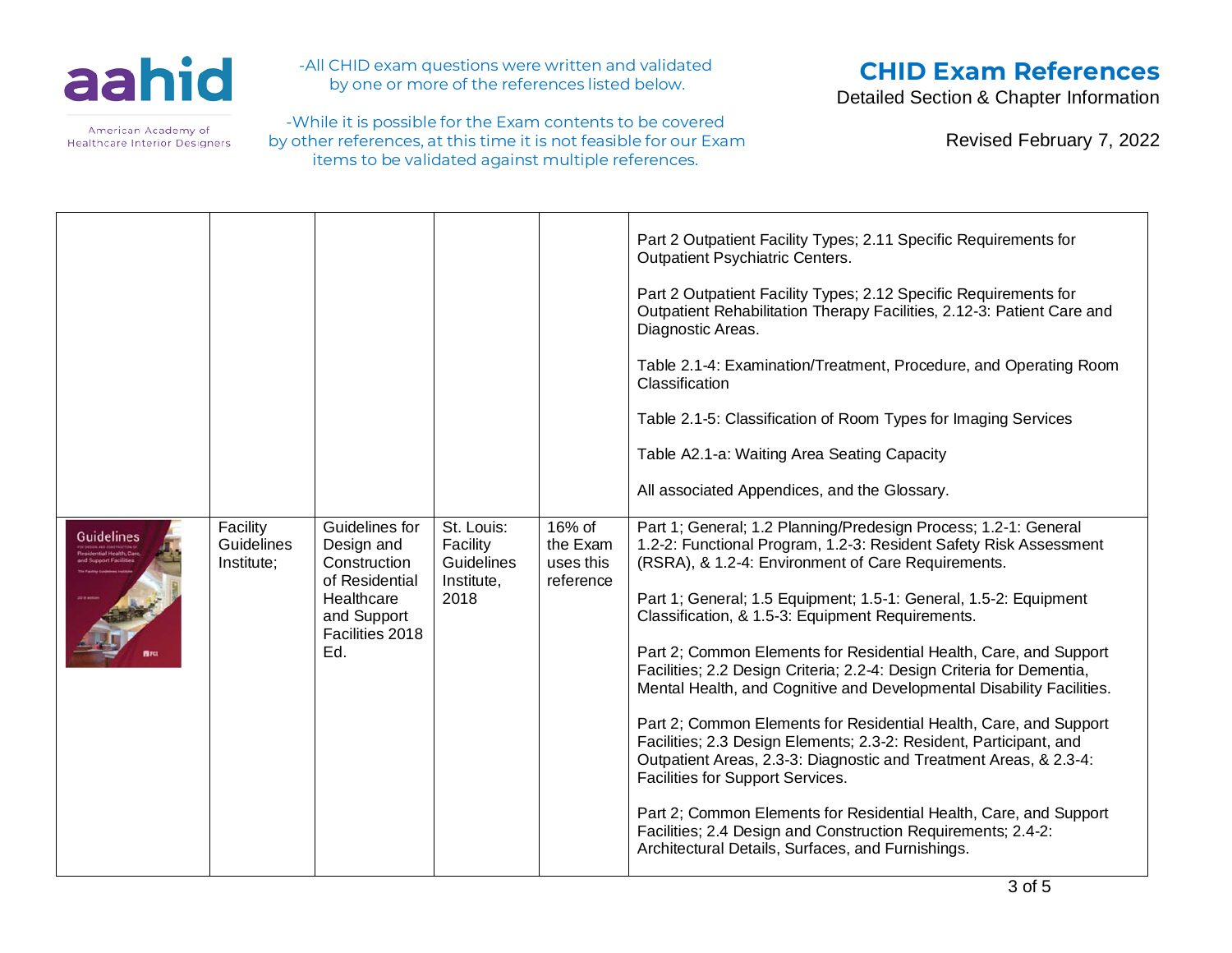

-All CHID exam questions were written and validated by one or more of the references listed below.

-While it is possible for the Exam contents to be covered by other references, at this time it is not feasible for our Exam items to be validated against multiple references.

## **CHID Exam References**

Detailed Section & Chapter Information

Revised February 7, 2022

|                                                              |                                                    |                                                                                                    |                                                                               |                                             | Part 2; Common Elements for Residential Health, Care, and Support<br>Facilities; 2.5 Building Systems; 2.5-7: Daylighting and Artificial Lighting<br>Systems.<br>Part 4 Residential Care and Support Facilities, 4.1 Specific<br>Requirements for Assisted Living Facilities, 4.1-2: Resident Areas, & 4.1-<br>5: Design and Construction Requirements.<br>All associated Appendices, and the Glossary. |
|--------------------------------------------------------------|----------------------------------------------------|----------------------------------------------------------------------------------------------------|-------------------------------------------------------------------------------|---------------------------------------------|---------------------------------------------------------------------------------------------------------------------------------------------------------------------------------------------------------------------------------------------------------------------------------------------------------------------------------------------------------------------------------------------------------|
| ۴<br>2010 ADA Standards<br>for Accessible Design<br>$ +$ $-$ | Federal<br>Access<br><b>Board</b>                  | Americans<br>with<br><b>Disabilities Act</b><br>Handbook,<br>Standards for<br>Accessible<br>Design | U.S.<br>Department<br>of Justice.<br><b>Civil Rights</b><br>Division,<br>2010 | 6% of the<br>Exam<br>uses this<br>reference | 2 General<br>3 Miscellaneous Instructions and Definitions<br>4 Accessible Elements and Spaces: Scope and Technical Requirements<br>5 Restaurants and cafeterias<br>6 Medical care facilities<br>7 Business, Mercantile and Civic<br>8 Libraries                                                                                                                                                         |
| 2018<br><b>IBC</b><br>INTERNATIONAL                          | International<br>Code<br>Council                   | 2018<br>International<br><b>Building Code</b><br>®                                                 | <b>Falls Church</b><br>Virginia:<br>International<br>Code<br>Council,<br>2018 | 4% of the<br>Exam<br>uses this<br>reference | 3 Occupancy Classification and Use<br>4 Special Detailed Requirements<br>8 Interior Finishes                                                                                                                                                                                                                                                                                                            |
|                                                              | Leibrock,<br>Cynthia A.<br>and Harris,<br>Debra D. | <b>Design Details</b><br>for Health:<br>Making the<br>Most of<br>Design's<br>Healing<br>Potential  | 2nd. Ed.<br>Hoboken:<br>John Wiley<br>& Sons, Inc.,<br>2011                   | 8% of the<br>Exam<br>uses this<br>reference | Part One: Long-Term Care; Ch. 2 Caring for People with Dementia, Ch.<br>4 Hospice, & Ch. 5 Subacute Care and Rehabilitation.<br>Part Two Ambulatory Care; Ch. 7 Medical Offices.<br>Part Three Acute-Care Hospitals; Ch. 9 Birth Centers, Ch. 11 Inpatient<br>Psychiatric Units, Ch. 12 General Hospitals, & Ch. 13 Critical Care.                                                                      |